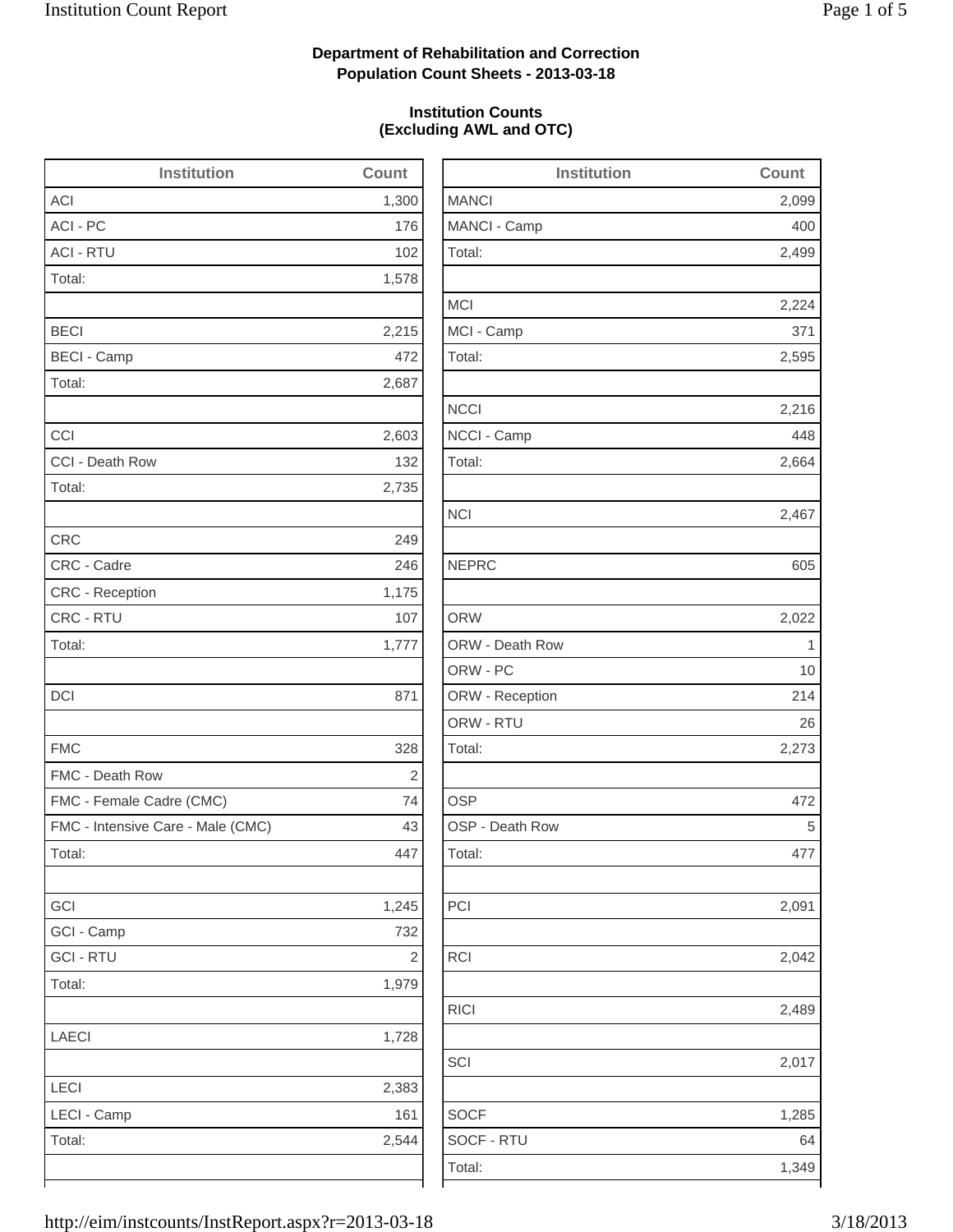## Institution Count Report Page 2 of 5

| LOCI                     | 2,335 |                |                          |        |
|--------------------------|-------|----------------|--------------------------|--------|
|                          |       | <b>TCI</b>     |                          | 1,059  |
| <b>LORCI</b>             | 161   |                |                          |        |
| <b>LORCI - Cadre</b>     | 258   | <b>TOCI</b>    |                          | 1,252  |
| <b>LORCI - Reception</b> | 1,066 |                |                          |        |
| Total:                   | 1,485 | <b>WCI</b>     |                          | 1,358  |
|                          |       | <b>WCI-RTU</b> |                          | 48     |
| <b>MACI</b>              | 982   | Total:         |                          | 1,406  |
| MACI - Minimum           | 1,377 |                |                          |        |
| MACI - Youth             | 31    |                | <b>Total Population:</b> | 49,841 |
| Total:                   | 2,390 |                |                          |        |

### **Male Population by Security Level (Include AWL and Exclude OTC)**

| <b>Total Male</b>      | 46,004      | 359        | 458      | 45,905       |
|------------------------|-------------|------------|----------|--------------|
| <b>Total Death Row</b> | 139         |            |          | 139          |
| <b>Total Levels 1</b>  | 13.746      | 145        | 115      | 13,776       |
| <b>Total Levels 2</b>  | 17.737      | 152        | 197      | 17,692       |
| Total Levels 3,4,5     | 14,382      | 61         | 145      | 14,298       |
| <b>Security Level</b>  | <b>Body</b> | <b>AWL</b> | $(-OTC)$ | <b>Total</b> |
|                        |             |            |          |              |

#### **Female Population by Institution (Include AWL and Exclude OTC)**

|                          |                          | $(110100C)$ AVE and Exclude $O(O)$ |                |              |              |
|--------------------------|--------------------------|------------------------------------|----------------|--------------|--------------|
| <b>Institution</b>       |                          | <b>Body</b>                        | <b>AWL</b>     | $(-OTC)$     | <b>Total</b> |
| <b>CRC</b>               |                          | 2                                  | 0              | 0            | 2            |
| DCI                      |                          | 871                                | 11             | 11           | 871          |
| <b>FMC</b>               |                          | 8                                  | $\overline{2}$ |              | 9            |
| FMC - Female Cadre (CMC) |                          | 74                                 | $\overline{2}$ | $\mathbf 0$  | 76           |
| <b>LAECI</b>             |                          | 1                                  | $\mathbf 0$    | $\Omega$     |              |
| <b>NCI</b>               |                          |                                    | $\mathbf 0$    | 0            |              |
| <b>NEPRC</b>             |                          | 605                                | $9\,$          | 5            | 609          |
| <b>ORW</b>               |                          | 2,022                              | 34             | 15           | 2,041        |
| ORW - Death Row          |                          |                                    | $\mathbf 0$    | 0            |              |
| ORW - PC                 |                          | 10                                 | $\mathbf 0$    | $\mathbf{0}$ | 10           |
| ORW - Reception          |                          | 214                                | $\mathbf 0$    | $\Omega$     | 214          |
| ORW - RTU                |                          | 26                                 | $\mathbf 0$    | 0            | 26           |
|                          | <b>Total Female</b>      | 3,835                              | 58             | 32           | 3,861        |
|                          | <b>Total Population:</b> | 49,839                             | 417            | 490          | 49,766       |

#### **Male Population by Institution: Security Levels 3, 4, 5 (Include AWL and Exclude OTC)**

| Include AWL and Lacidue OTO |             |            |        |       |
|-----------------------------|-------------|------------|--------|-------|
| Institution                 | <b>Body</b> | <b>AWL</b> | (-OTC) | Total |
| <b>ACI</b>                  | 35          |            |        | 36    |
|                             |             |            |        |       |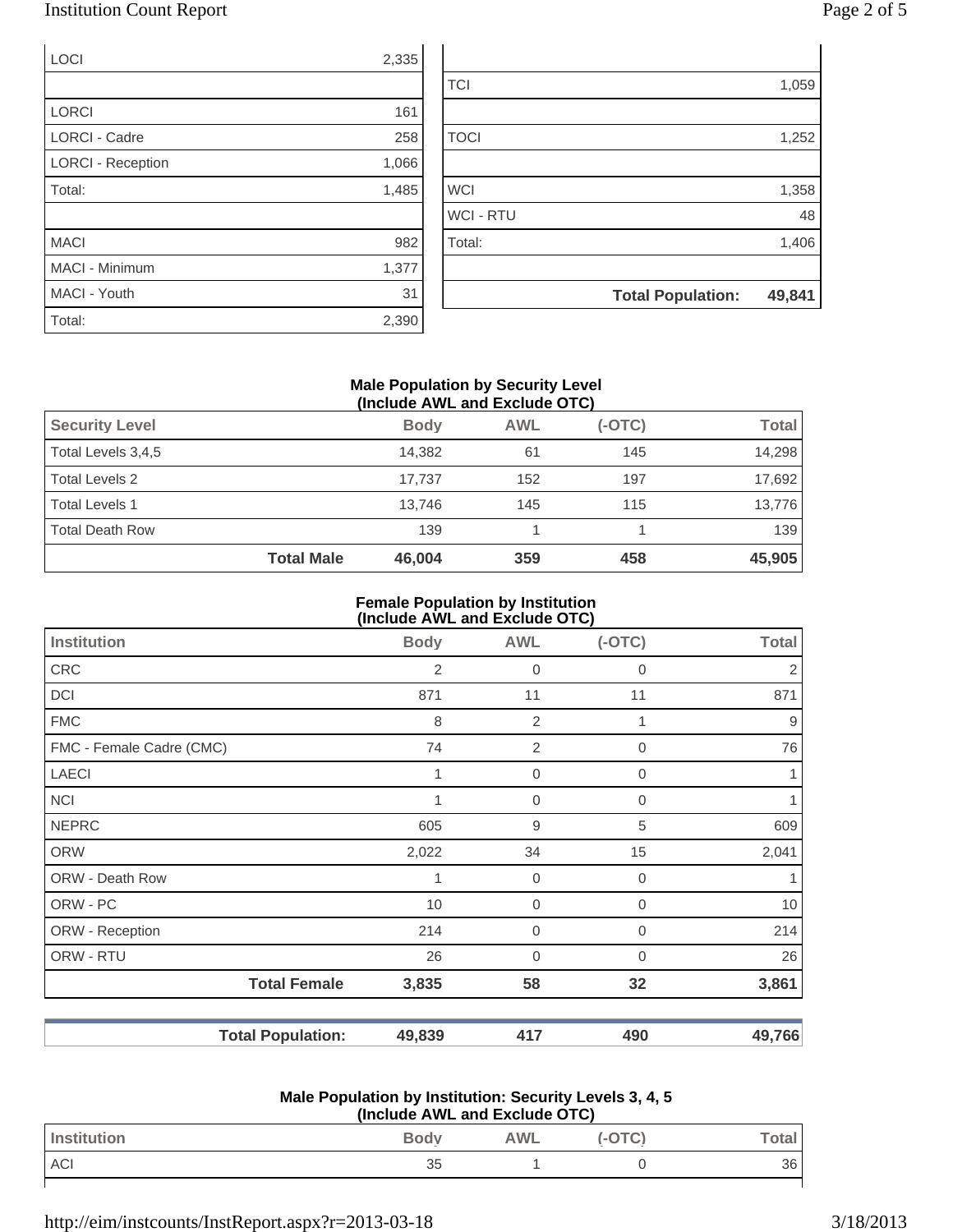# Institution Count Report Page 3 of 5

| ACI - PC                          |                      | 98             | $\mathbf 0$              | $\mathbf 0$         | 98             |
|-----------------------------------|----------------------|----------------|--------------------------|---------------------|----------------|
| <b>ACI - RTU</b>                  |                      | $\mathbf{1}$   | $\,0\,$                  | $\mathsf{O}\xspace$ | $\mathbf{1}$   |
| <b>BECI</b>                       |                      | 26             | $\mbox{O}$               | $\sqrt{2}$          | 24             |
| CCI                               |                      | 20             | $\boldsymbol{0}$         | $\mathbf{1}$        | $19$           |
| CCI - Death Row                   |                      | $\sqrt{2}$     | $\boldsymbol{0}$         | $\mathbf 0$         | $\overline{2}$ |
| CRC                               |                      | 127            | $\mathbf 0$              | 10                  | 117            |
| CRC - Cadre                       |                      | 215            | $\boldsymbol{0}$         | $\mathbf 0$         | 215            |
| CRC - Reception                   |                      | 825            | $\overline{4}$           | 13                  | 816            |
| CRC - RTU                         |                      | 86             | $\boldsymbol{0}$         | $\boldsymbol{0}$    | 86             |
| <b>FMC</b>                        |                      | 16             | $\boldsymbol{0}$         | $\mathbf 0$         | $16$           |
| FMC - Intensive Care - Male (CMC) |                      | $\overline{7}$ | $\mathbf 0$              | $\mathbf 0$         | $\overline{7}$ |
| GCI                               |                      | 13             | $\,0\,$                  | $\mathbf{1}$        | 12             |
| LAECI                             |                      | $\mathsf g$    | $\,$ 6 $\,$              | $\mathbf 0$         | 15             |
| LECI                              |                      | 2,261          | $\sqrt{5}$               | 17                  | 2,249          |
| LOCI                              |                      | 16             | $\mathbf{1}$             | $\boldsymbol{0}$    | 17             |
| <b>LORCI</b>                      |                      | 86             | $\sqrt{4}$               | 28                  | 62             |
| <b>LORCI - Cadre</b>              |                      | 251            | $\mathbf 0$              | $\mathbf 0$         | 251            |
| <b>LORCI - Reception</b>          |                      | 643            | $\mathbf{1}$             | $\mathbf 0$         | 644            |
| <b>MACI</b>                       |                      | 34             | $\boldsymbol{0}$         | $\sqrt{2}$          | 32             |
| MACI - Youth                      |                      | 20             | $\boldsymbol{0}$         | $\mathbf{1}$        | 19             |
| <b>MANCI</b>                      |                      | 2,028          | $\,6$                    | 17                  | 2,017          |
| <b>MCI</b>                        |                      | $\hbox{9}$     | $\mathbf 0$              | $\mathbf 0$         | $\mathsf 9$    |
| <b>NCCI</b>                       |                      | 12             | $\mbox{O}$               | $\mathbf 0$         | 12             |
| NCCI - Camp                       |                      | 1              | $\mathbf 0$              | $\mathbf 0$         | $\overline{1}$ |
| <b>NCI</b>                        |                      | 35             | $\sqrt{4}$               | $\mathbf 0$         | 39             |
| <b>OSP</b>                        |                      | 472            | 1                        | $\mathbf 2$         | 471            |
| $\sf{PCI}$                        |                      | 59             | 2                        | $\boldsymbol{0}$    | 61             |
| RCI                               |                      | 2,012          | 10                       | 14                  | 2,008          |
| RICI                              |                      | 20             | $\mbox{O}$               | $\,0\,$             | 20             |
| SCI                               |                      | 20             | $\mathbf{1}$             | $\mathbf 0$         | 21             |
| SOCF                              |                      | 1,285          | $\sqrt{2}$               | 19                  | 1,268          |
| SOCF - RTU                        |                      | 64             | $\mathsf{O}\xspace$      | $\,0\,$             | 64             |
| <b>TCI</b>                        |                      | 1,024          | $\overline{4}$           | $\overline{2}$      | 1,026          |
| <b>TOCI</b>                       |                      | 1,201          | $\mathbf{1}$             | $\mathsf 3$         | 1,199          |
| WCI                               |                      | 1,303          | $\overline{\mathcal{I}}$ | 13                  | 1,297          |
| WCI - RTU                         |                      | 46             | $\mathbf{1}$             | $\mathbf 0$         | 47             |
|                                   | Total Levels 3, 4, 5 | 14,382         | 61                       | 145                 | 14,298         |

### **Male Population by Institution: Security Level 2 (Include AWL and Exclude OTC)**

| Institution | <b>Body</b> | <b>AWL</b> | $(-OTC)$ | <b>Total</b> |  |
|-------------|-------------|------------|----------|--------------|--|
| ACI         | 661         |            |          | 668          |  |
| ACI - PC    | 59          |            |          | 60           |  |
|             |             |            |          |              |  |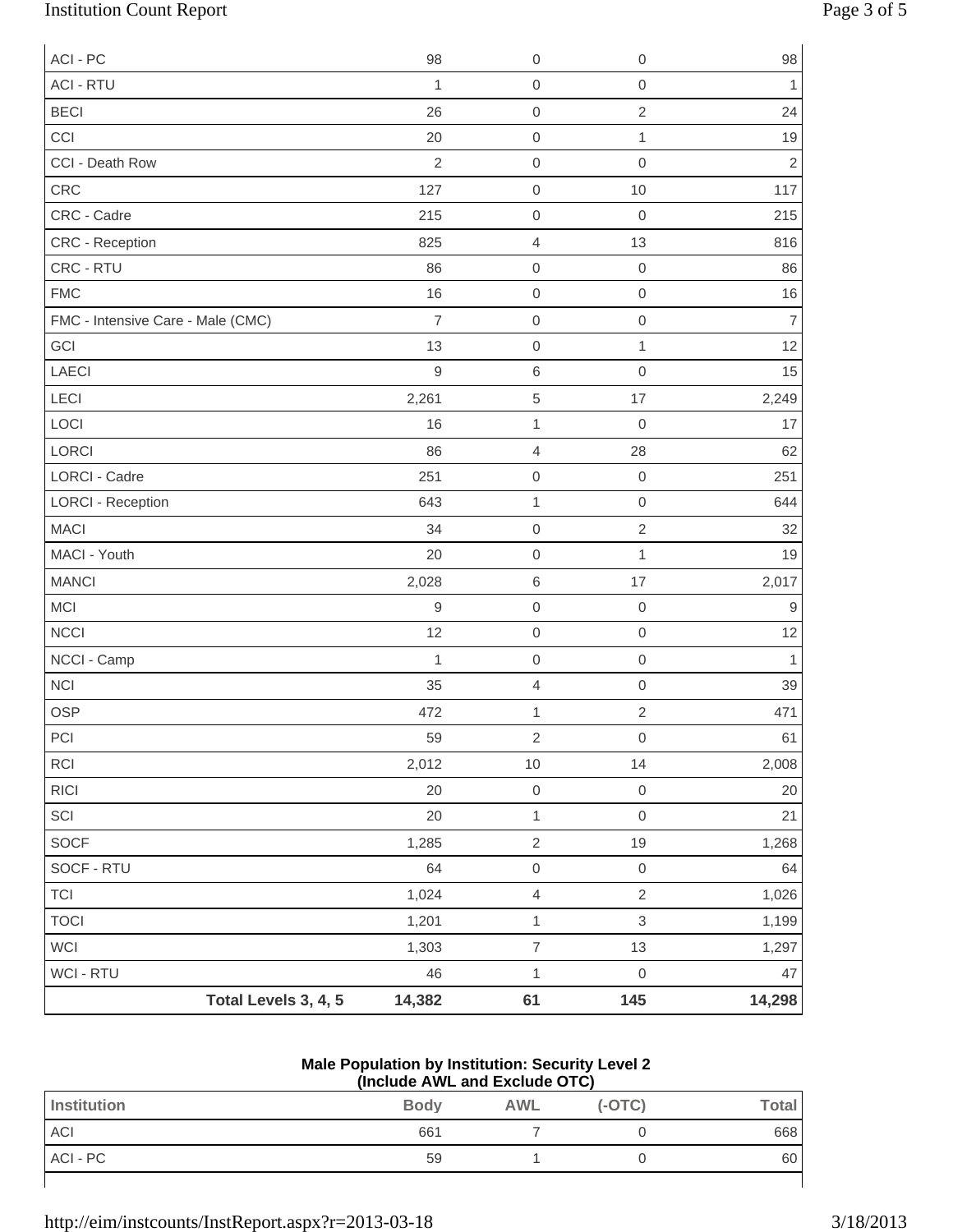# Institution Count Report Page 4 of 5

| <b>ACI - RTU</b>                  | 63             | $\mathbf 0$         | 1                   | 62             |
|-----------------------------------|----------------|---------------------|---------------------|----------------|
| <b>BECI</b>                       | 1,598          | $\hbox{9}$          | 21                  | 1,586          |
| <b>BECI - Camp</b>                | 5              | $\mathbf 0$         | $\mathbf 0$         | 5              |
| CCI                               | 1,918          | $\boldsymbol{9}$    | 12                  | 1,915          |
| CRC                               | 72             | $\sqrt{2}$          | $\mathbf{1}$        | 73             |
| CRC - Cadre                       | 18             | $\mbox{O}$          | $\mathbf 0$         | 18             |
| CRC - Reception                   | 196            | $\sqrt{2}$          | $\,0\,$             | 198            |
| CRC - RTU                         | 17             | $\mathbf 0$         | $\mathbf 0$         | 17             |
| <b>FMC</b>                        | 22             | $\mathbf 0$         | $\,0\,$             | 22             |
| FMC - Intensive Care - Male (CMC) | 19             | $\mathbf 0$         | $\mathbf 0$         | 19             |
| GCI                               | 846            | $\overline{2}$      | $\overline{c}$      | 846            |
| GCI - Camp                        | $\mathbf 1$    | $\mathbf 0$         | $\,0\,$             | 1              |
| <b>GCI - RTU</b>                  | $\mathbf{1}$   | $\mathbf 0$         | $\mathbf 0$         | 1              |
| LAECI                             | 1,373          | 18                  | 12                  | 1,379          |
| LECI                              | 106            | $\mathbf 0$         | $\mathbf 0$         | 106            |
| LOCI                              | 1,357          | $\sqrt{4}$          | 13                  | 1,348          |
| LORCI                             | 49             | $\,$ 3 $\,$         | $\boldsymbol{9}$    | 43             |
| LORCI - Cadre                     | 5              | $\mathbf 0$         | $\mathbf 0$         | 5              |
| <b>LORCI - Reception</b>          | 228            | $\mathbf 0$         | $\,0\,$             | 228            |
| <b>MACI</b>                       | 948            | $\sqrt{5}$          | 6                   | 947            |
| MACI - Youth                      | 11             | $\mbox{O}$          | $\mbox{O}$          | 11             |
| <b>MANCI</b>                      | 60             | $\mathbf 0$         | $\mathbf 0$         | 60             |
| <b>MCI</b>                        | 1,925          | 17                  | 14                  | 1,928          |
| MCI - Camp                        | $\overline{2}$ | $\mathbf 0$         | $\mathbf 0$         | $\overline{2}$ |
| <b>NCCI</b>                       | 1,442          | 11                  | 31                  | 1,422          |
| NCCI - Camp                       | 4              | $\mbox{O}$          | $\boldsymbol{0}$    | 4              |
| <b>NCI</b>                        | 1,895          | $\mathsf g$         | 44                  | 1,860          |
| PCI                               | 901            | $37\,$              | $10$                | 928            |
| RCI                               | 30             | $\mathbf{1}$        | $\mathbf{1}$        | 30             |
| RICI                              | 546            | $\sqrt{2}$          | $\overline{7}$      | 541            |
| SCI                               | 1,217          | $11$                | 12                  | 1,216          |
| <b>TCI</b>                        | 35             | $\mathsf{O}\xspace$ | $\mbox{O}$          | 35             |
| <b>TOCI</b>                       | 51             | $\mathsf{O}\xspace$ | $\mathsf{O}\xspace$ | 51             |
| WCI                               | 54             | $\sqrt{2}$          | $\mathbf{1}$        | 55             |
| WCI - RTU                         | $\sqrt{2}$     | $\mathsf{O}\xspace$ | $\,0\,$             | $\sqrt{2}$     |
| <b>Total Level 2</b>              | 17,737         | 152                 | 197                 | 17,692         |

#### **Male Population by Institution: Security Level 1 (Include AWL and Exclude OTC)**

| Institution      | <b>Body</b> | <b>AWL</b> | $(-OTC)$ | <b>Total</b> |
|------------------|-------------|------------|----------|--------------|
| <b>ACI</b>       | 604         |            |          | 611          |
| ACI - PC         | 19          |            |          | 19           |
| <b>ACI - RTU</b> | 38          |            |          | 40           |
|                  |             |            |          |              |

http://eim/instcounts/InstReport.aspx?r=2013-03-18 3/18/2013